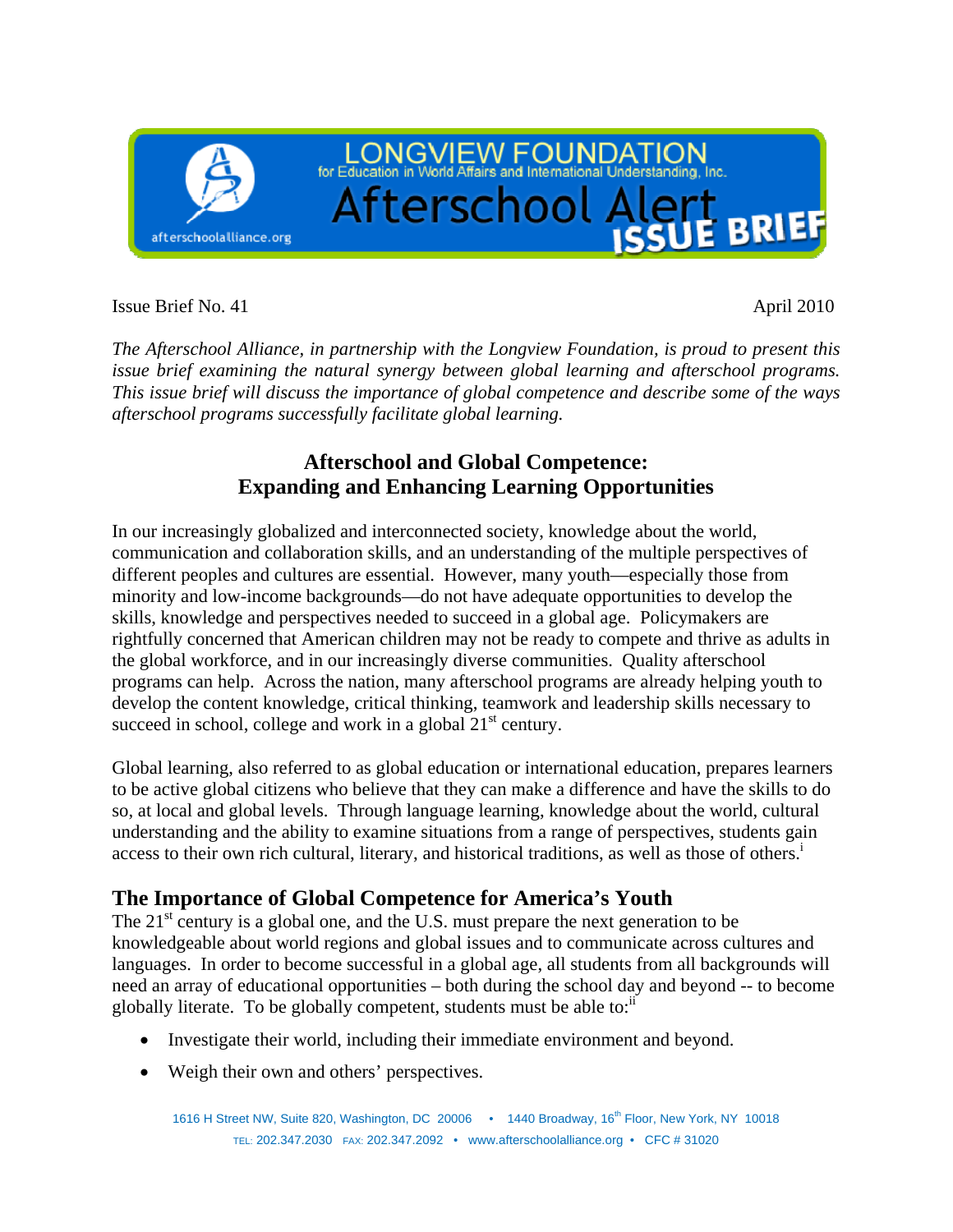- Communicate and collaborate with diverse audiences.
- Translate their ideas and findings into appropriate actions to improve conditions.

For the past decade, our educational system has focused on closing achievement gaps between the lowest and highest performing students, and emphasizing core subjects such as reading and math. However, U.S. students are faring poorly compared to their international counterparts on international assessments, such as the Programme for International Student Assessment (PISA), which measures necessary  $21<sup>st</sup>$  century skills like critical thinking and problem solving. These results are significant – countries that do well on PISA demonstrate higher increases in GDP growth.<sup>iii</sup> Studies show that cognitive skills are significantly more important in determining economic outcomes than the traditional measure of educational success: school attainment. In other words, the amount of time someone spends in school is not as important as what happens during that time, and what is learned during that time must be broader than the current focus on minimum competencies in reading, math and science.<sup>iv</sup>

*When we look at developing globally minded kids, we need to open up their vision of what is around them and what is far away. It's not just about learning about cultures or languages. It's about developing a new world view***.** 

> -Delia Pompa, Vice President for Education, National Council of La Raza

The economies of China, India and Japan are expected to represent 50 percent of the world's GDP within 30 years. $v$ Currently, one in five U.S. jobs is tied to international trade, a proportion that will continue to increase.<sup>v<sub>1</sub></sup> As a result, once in the workforce, today's youth will most likely engage in commerce with other countries, management of employees from other cultures and countries, collaboration with colleagues from around the world and tackling global problems such as hunger, climate change and disaster recovery.<sup>vii</sup> To continue to expand our

country's economic growth, it will be necessary to graduate future employees who can take more local companies global – to reach new markets and new customers, and create new solutions with new partners.

Digital literacy and learning also play a strong role in how we approach global competence. Globalization, global job competition, and the digital world in which students are socialized make it imperative for educators to incorporate educational uses of technology into the conventional aims and means of education for all students. Evidence indicates that there is a significant lag between education in the public schools and the digital technology and culture in which students today are deeply involved.<sup>viii</sup> Integration of educational technology can help bridge the gap while at the same time bringing the world to students and students to the world – especially those who do not have opportunities to travel abroad.

# **Unique Opportunities for Global Learning After School**

Successful afterschool programs develop and promote strong relationships among youth, schools, families, and community institutions. Informal learning programs, including afterschool, before-school and summer programs in schools, community-based and faith- based organizations and cultural institutions provide excellent platforms for students to experience new things and look at learning and communities in new ways. Further, youth who participate in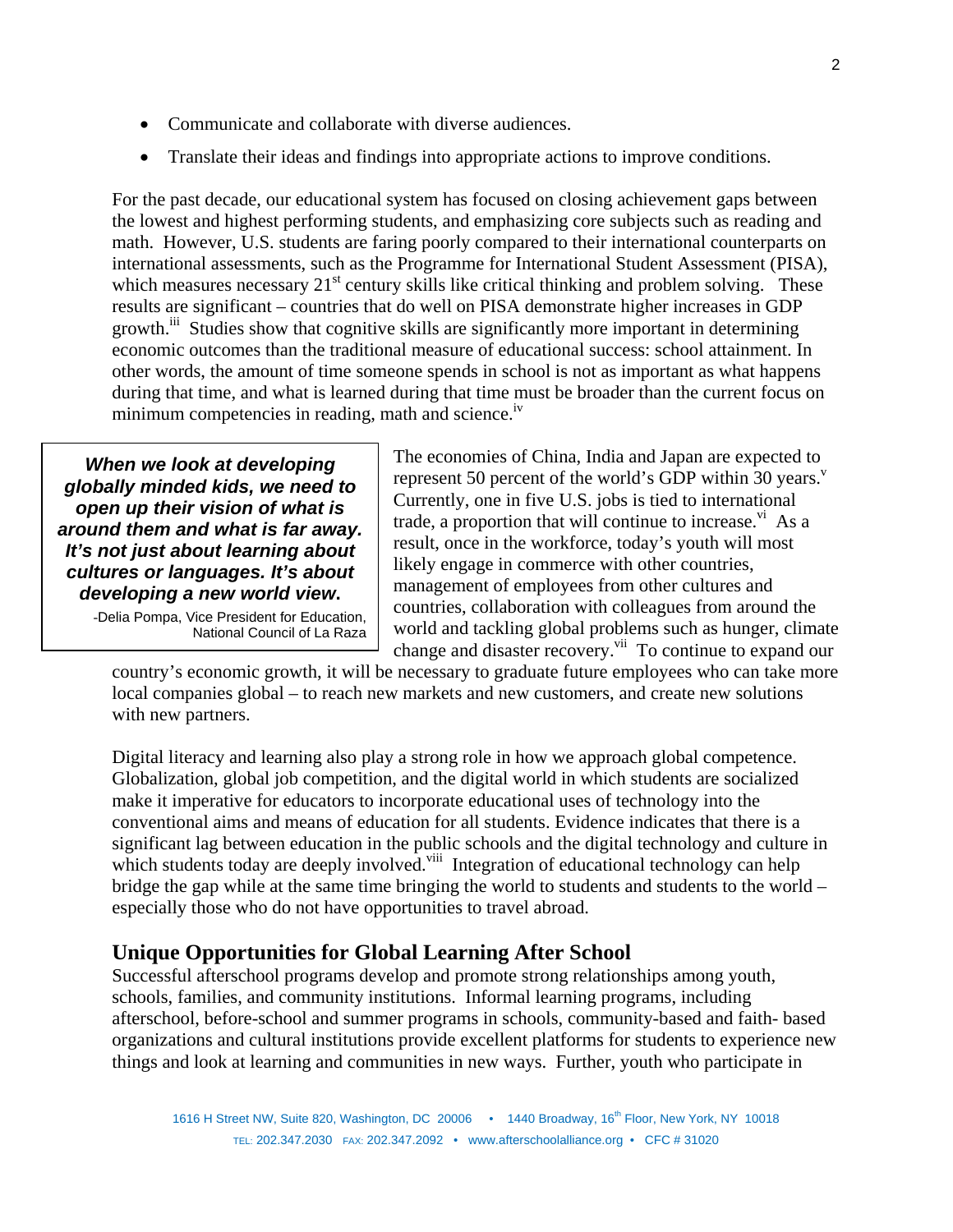afterschool programs maintain better grades, have lower rates of truancy, are more engaged in school and attain higher levels of achievement in college.<sup>1x</sup>

Afterschool programs are a powerful resource for global literacy and as such can: $^x$ 

- Expose young people to in-depth content about global issues as well as cultures, countries and languages.
- Provide youth with opportunities to learn and use digital media and technology in order to conduct research and communicate effectively on global topics.
- Enable social and emotional development critical to crosscultural understanding, communication, and collaboration.
- Develop leadership and civic participation by empowering youth to take action on issues of both local and global relevance.
- Engage youth in learning about international opportunities in college and future careers.

*I began attending Friday Leadership eight years ago and my worldview changed dramatically. The more I learned, the more I wanted to know. Global Kids changed my life. I not only felt hopeful about the future of the world, but I felt empowered to make change.* 

-Global Kids Alum

Ideally, afterschool programs work with educators and youth workers to develop a safe, inspiring and exciting space for global learning. Afterschool programs can harness the diversity of the community and existing cultural and heritage institutions to build community partnerships that reflect the demographics of the students. These partnerships provide students with a rich experience and make relevant local connections to the global issues that youth are exploring. Below are examples of afterschool programs that are successfully integrating global learning into their programming. $x^{i}$ 

*At Global Kids, we were exposed to the world, to global issues. It exposed me to the realm of human suffering and trying to do something about it. And that's what I want to do with my life. As I grow older, advance in my career and accomplish all the things I aspire to accomplish, I always attribute it to my years as a Global Kid.* 

-Global Kids Alum

**Global Kids** is a New York City based nonprofit committed to educating and inspiring urban youth to become global and community leaders – creative thinkers, problem solvers, and contributing citizens prepared for academic and workplace success. Through leadership development, academic enrichment and digital media programs, Global Kids works with high school students after school and online to build digital literacy, foster substantive virtual dialogues about current events and promote civic participation.

*After School Leadership* sessions are fun and interactive and are developed based upon students' interests and concerns. They include role-plays, games, research with

diverse media sources, small and large group dialogues, field trips, and forums with guest speakers. These activities develop skills and confidence, college and career readiness,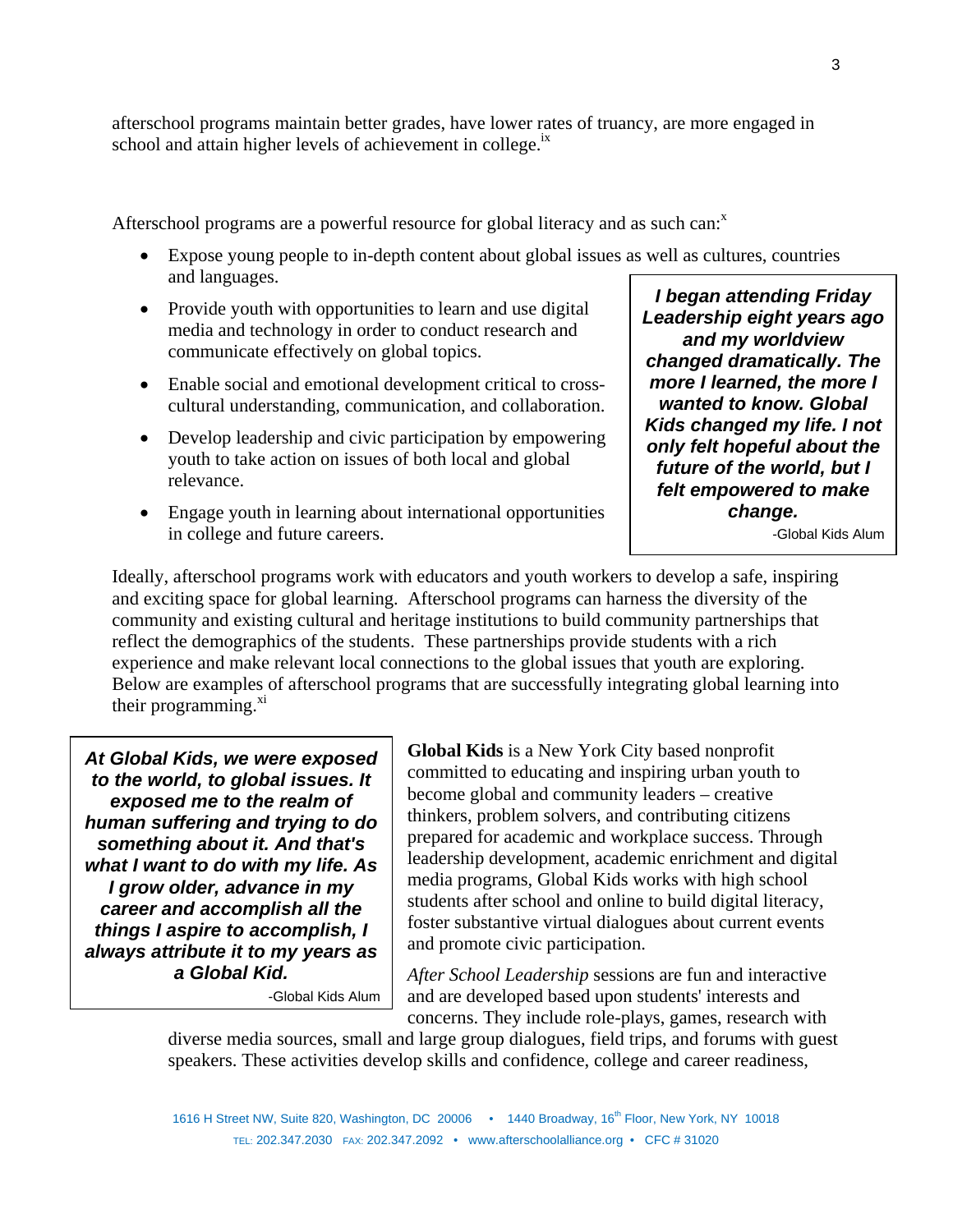respect for diversity, and knowledge of such issues as human rights, globalization, international and intra-national conflict, peace-building, and global health. As a result, participants gain a rich understanding of the links between their own experiences and the complex global issues that are shaping their lives.

*Power of Citizenry* participants receive sophisticated training in workshop facilitation and peer education. Through a range of activities they organize, such as conferences in their schools, workshops, public awareness campaigns, and media projects, the youth educate their peers about international events, the importance of civic engagement, the value of diversity, and a host of other values. Youth are also provided with opportunities to participate in special activities, field trips and programs at the Council on Foreign Relations, the Online Leadership Program or the Human Rights Activist Project.

**Latona School Associates (LSA)** is a before-school and afterschool program based at the John Stanford International School (JSIS), an elementary school in Seattle, Washington, and serves 100 families. Latona School Associates provides high-quality programming while augmenting the school curriculum with international and multi-cultural projects that are delivered by multilingual staff.

Students of LSA are divided into four classrooms based on their age and developmental and

social needs. Each classroom offers a variety of activities aligned with the JSIS curriculum, including homework support, arts and crafts, cooking, drama, interest clubs, cooperative and competitive games, and fieldtrips and other enrichment activities.

In every planning session, LSA staff review the school curriculum and develop programming that will complement school learning while engaging the youth. For example, if children are studying Australian ecosystem in school, then the afterschool program may focus on aboriginal culture and the arts of Australia. Other curriculum activities include:

o Breakfast around the world – Each classroom explores what different cultures eat for breakfast as a way to reinforce awareness of nutrition and science skills.

*Through my participation in [the] Global Youth Media and Arts Program, I have been able to incorporate international issues in art teaching, strengthening both disciplines...I have really seen students' interest in community and global affairs rise and this innovative approach of using media and arts to engage youth has proven very successful...*

- Sharon Taylor, Teacher at Middle College High School, NY

- o Disease and transmission Children look at the universal language of math and apply it to science to see how diseases happen throughout the world the same way.
- $\circ$  Central figures of myth Classrooms study myths that have central figures which are repeated across many cultures, such as the five different renditions of the Cinderella fable, to practice reading skills. Children create their own myths to practice writing.
- o Environmental conservation and stewardship Each classroom has their own identity that is related to an endangered animal, such as sea turtles, pandas, etc. This allows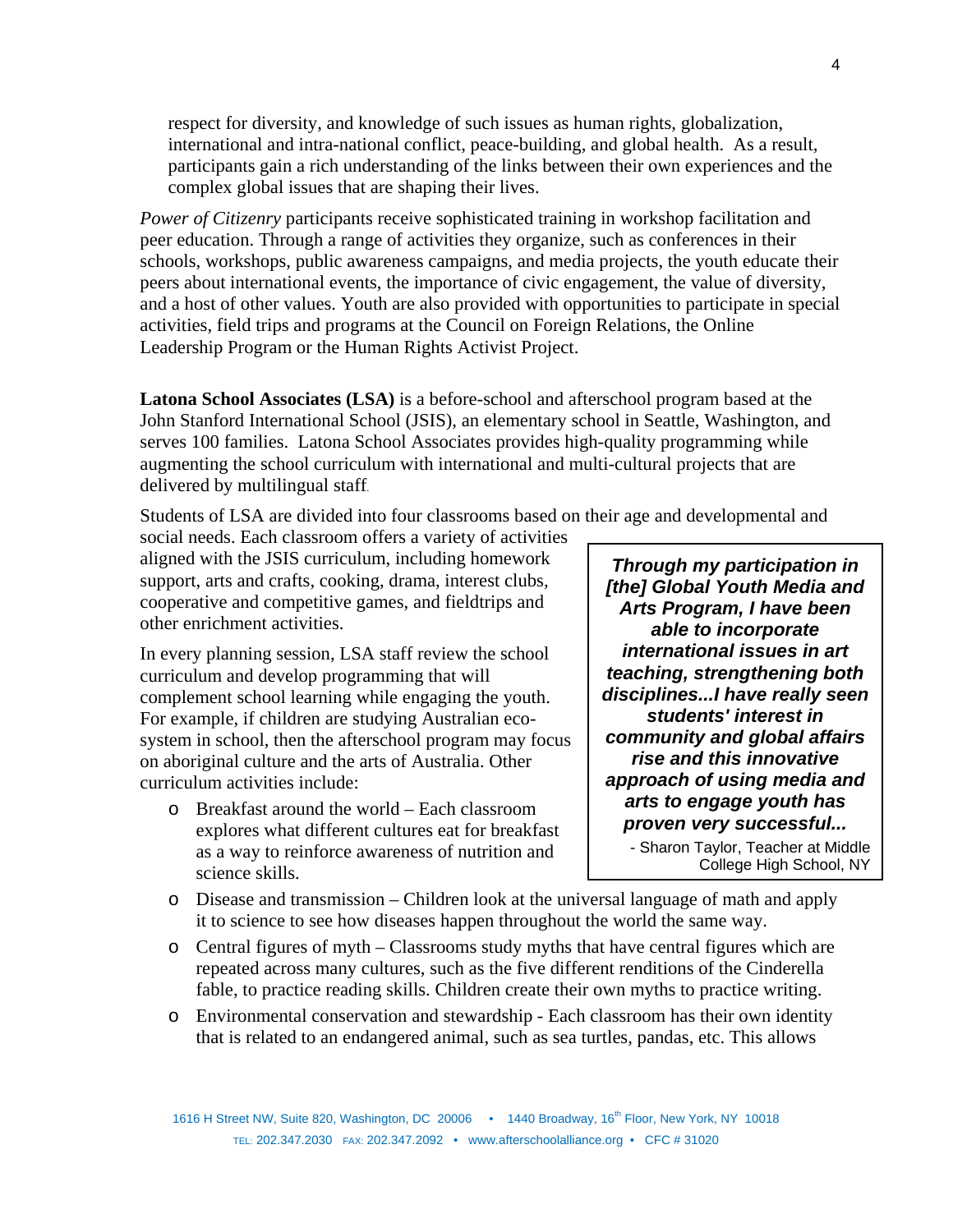each class to study life cycles and ecosystems through one in-depth example from another part of the world.

**World Savvy's Global Youth Media and Arts Program** (MAP) is an interdisciplinary global arts and media education program serving middle and high school students in New York, San Francisco and Minneapolis. Students develop content knowledge of the program themes--for example, immigration and identity--while honing their skills for global citizenship, including critical thinking, multiple perspectives, and appreciation of diversity locally and globally. The program helps students explore how global issues are related to their own experiences. World Savvy aims to not only serve youth, but also empower and enable schools and afterschool programs to provide global learning. Global literacy programming includes:

- o Creative customized workshops that focus on the global theme.
- o Fieldtrips to local arts institutions and communities.
- o A Saturday jam session for all participating youth to create and learn with adult artists and media professionals.
- o The Global Youth Media and Arts Festival a professional public exhibition and performance showcase for all participating youth.

Each World Savvy site takes an interdisciplinary approach, with educators helping youth lead project development around their interests. For example, youth in the World Savvy MAP program at a Bronx, New York high school decided to explore their local community and identified community center that helps support new immigrant families. The students went to the center and interviewed the staff working with immigrant children, then decided to use their arts skills to design T-shirts and other items for fundraising. In the process, they shared their knowledge of design and printmaking through a workshop with the immigrant students. At the end of the project, they exhibited the T-shirts in the World Savvy city-wide exhibition and sold them to raise funds for the community center.

#### **OneWorld Now**

#### http://www.oneworldnow.org/home.html

OneWorld Now in Seattle, Washington, offers opportunities for young people to increase their tolerance, gain new language and leadership skills and to experience other cultures firsthand. Their mission is to ensure that every high school student has access to transformational learning experiences, including world language studies, leadership training and study abroad opportunities. They provide international learning experiences to underserved youth through world language studies, leadership training, study abroad scholarships and college and career opportunities. OneWorld Now also offers afterschool programs a model on how to comprehensively teach youth about different languages and cultures. In addition to their work with Seattle youth, OneWorld Now! holds an annual Get Global Conference designed to give students, educators, and non-profit innovators from around the country the opportunity to discuss and take action regarding the role of youth leadership in international affairs. http://oneworld-now.org/getglobal.htm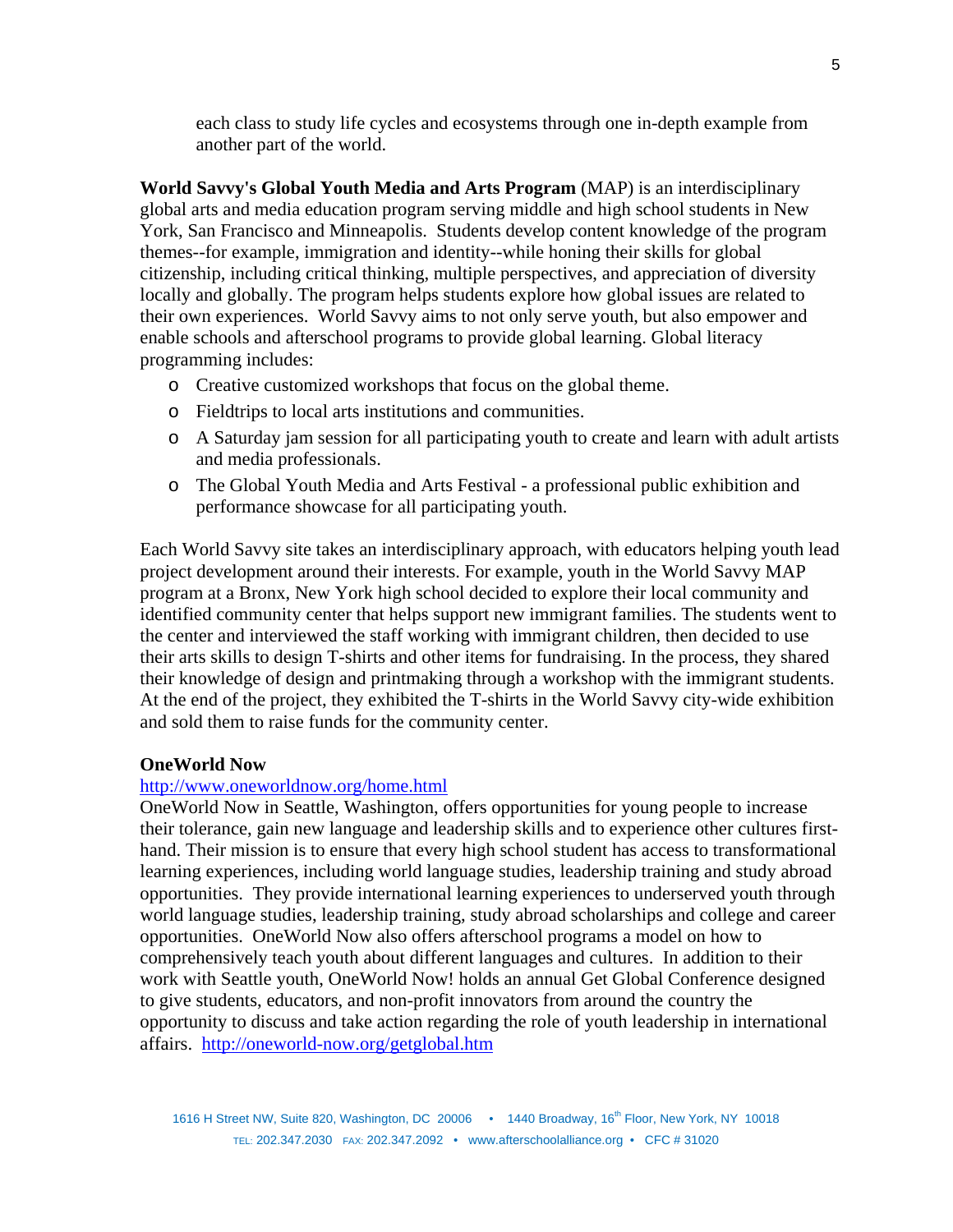### **Resources for Global Learning**

Many organizations recognize the importance of global competence and the critical role that afterschool programs play in ensuring that youth have access to the engaging activities that global learning curricula can provide. Below is a list of organizations and resources that afterschool programs can access to help them implement global learning.

#### **Asia Society's Partnership for Global Learning**

http://www.asiasociety.org/education-learning

Asia Society is the leading global organization working to strengthen relationships and promote understanding among the people, leaders, and institutions of Asia and the United States. To fulfill and extend this educational mission, the Asia Society Partnership for Global Learning supports teaching and learning about the world in the U.S. education system. Asia Society's goal is to develop youth to be globally competent citizens, workers, and leaders by equipping them with the knowledge and skills needed for success in an interconnected world.

- o *Expanding Horizons* is a guidebook that offers strategies and resources for the afterschool field on how to integrate global learning into its programs, and help our next generation become globally competent:http://www.asiasociety.org/educationlearning/afterschool/expanding-horizons-how-globalize-afterschool
- o Through regular website articles, Asia Society also provides valuable insight into how programs can connect their curriculum and approaches to learning to global content: http://www.asiasociety.org/education-learning/afterschool/connecting-global-contentcurriculum-and-approaches
- o Asia Society's Partnership for Global Learning a national network committed to sharing best practices, promoting policy innovations, and creating connections for successful global futures – provides a monthly e-newsletter, professional development events, and an annual conference:www.asiasociety.org/pgl

#### **National Summer Learning Association**

#### http://www.summerlearning.org/?page=about\_us

The National Summer Learning Association serves as a network hub for thousands of summer learning program providers and stakeholders across the country, providing tools, resources, and expertise to improve program quality, generate support, and increase youth access and participation. They also offer publications and resources on global learning for out-of-school time programs, including the **All Over the World** curriculum. Find some of their available resources here: http://www.summerlearning.org/?page=allovertheworld.

#### **Foundations, Inc.**

#### http://www.afterschooled.org/

The Center for Afterschool Education at Foundations, Inc. provides professional development**,** technical assistance**,** tools and publications tailored to afterschool programs and offer publications on cultural competence, English language learning, and global learning, such as *Global GraffitiWall.* Find available publications here: http://www.foundationsinc.org/online-store/products/364.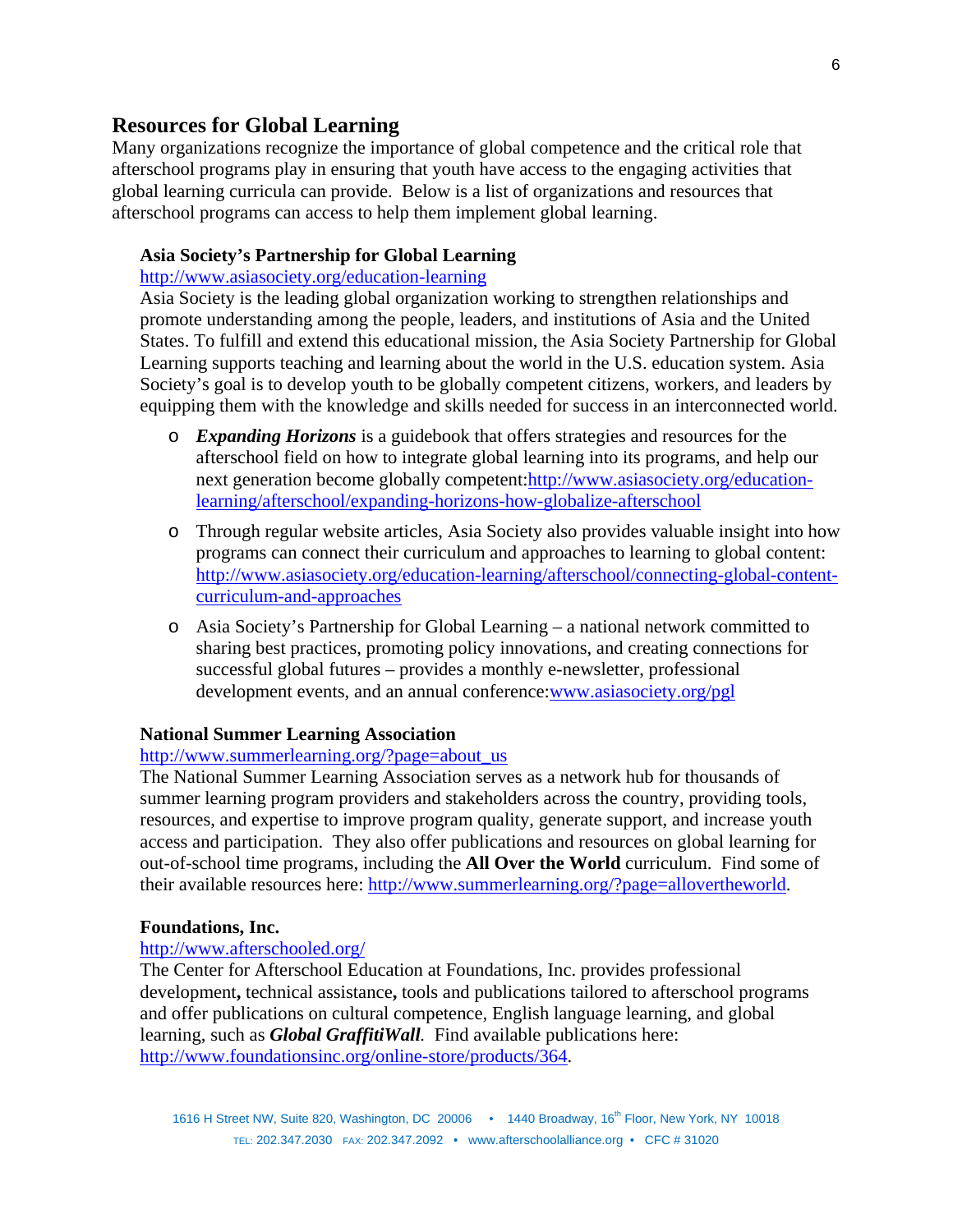#### **iEARN**

#### http://media.iearn.org/home

The iEARN Collaboration Centre enables youth to learn with, rather than simply about, the world. Students can join discussion forums with other students from around the world, work on virtual "projects" and participate in summits. iEARN offers resources and project ideas for students and educators, and opportunities to connect with youth from around the world. You can join a current iEARN project with other students all over the world here: https://media.iearn.org/projects.

#### **National Geographic**

#### http://kids.nationalgeographic.com/

This interactive website offers fun games and activities that teach youth about geography, art and nature from around the world. Also offered are publications and resources for educators and afterschool providers.

#### **Global SchoolNet.org**

#### http://www.globalschoolnet.org/

Global SchoolNet supports global learning and academic performance through online collaborative projects linking students from around the world. They engage teachers and K-12 students in meaningful project learning exchanges worldwide to develop science, math, literacy and communication skills, foster teamwork, civic responsibility and collaboration, encourage workforce preparedness and create multi-cultural understanding. Global SchoolNet has developed a database of global learning programs to help educators and youth workers find global partners or projects to take part in:

http://www.globalschoolnet.org/index.cfm?section=Collaborate. They also provide ideas on how to use various tools, from blogs to interactive maps, for global learning projects: http://www.globalschoolnet.org/gsncenter/ .

#### **Outreach World**

### http://www.outreachworld.org/aboutus.asp

The Outreach World website features 120 federally-funded National Resource Centers, Language Resource Centers and Centers for International Business and Education Research, all aimed at elementary, middle, and high school students. Outreach World offers resources that afterschool programs can use to enrich and build their global learning curricula. Educators at sites across the world can collaborate and share lesson plans and curricula on global learning via their website at: http://www.outreachworld.org/searchresources.asp. Much of the curricula listed on the website resource page, such as a lesson plan on Turkish culture and a discussion session that brought together visitors from Russia, Uzbekistan, and America, were used in the afterschool hours.

## **Local Resources and Partners for Global Learning**

There are many local resources that can help afterschool programs interested in integrating global learning into their activities, from universities to community cultural organizations. Many of these organizations are committed to expanding global learning, or have made it a priority.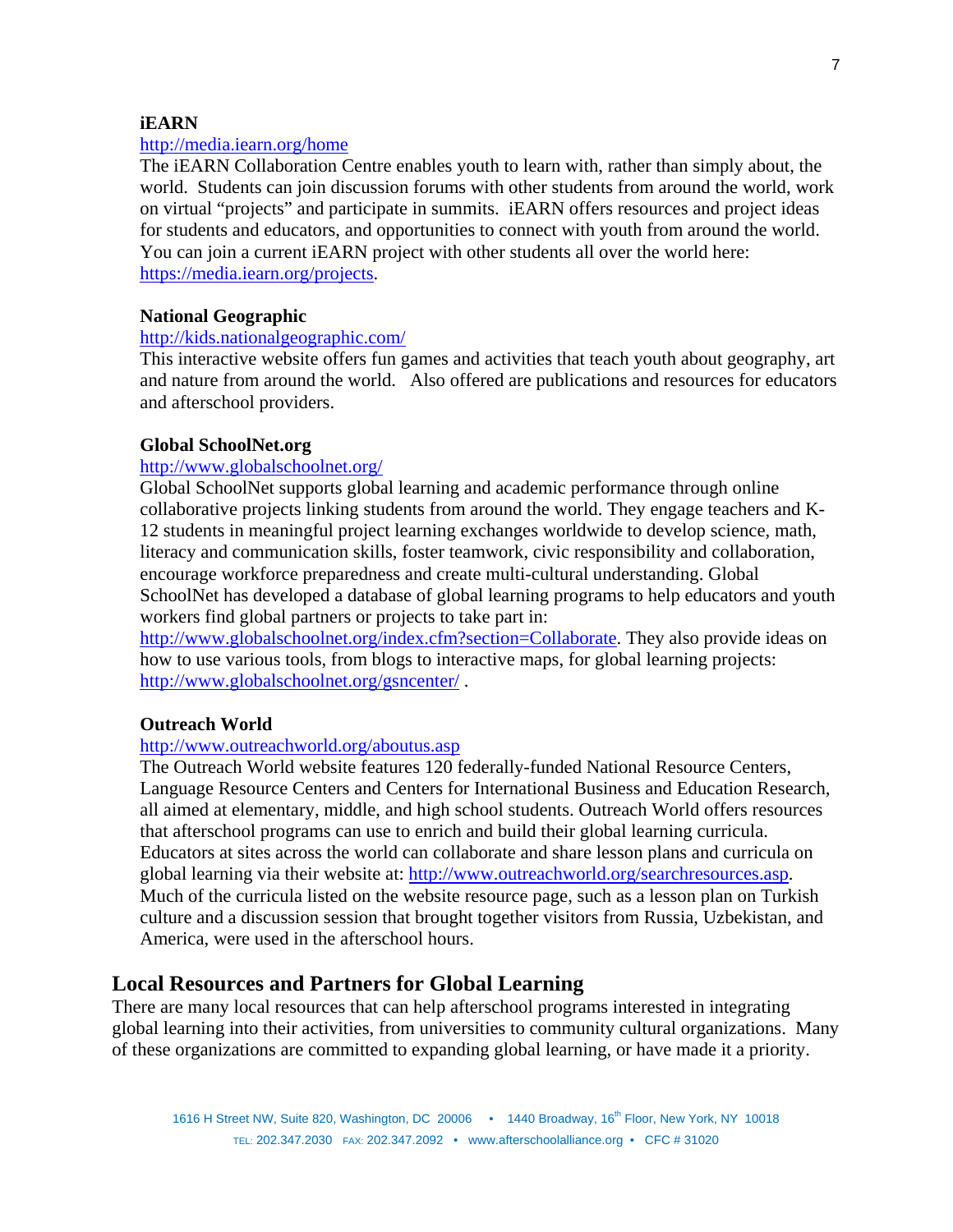Some examples of groups that can help include:

- Local chapters of the World Affairs Council. The Council is committed to supporting international education for students and teachers, and sponsors a variety of programs during the academic year and summer. https://www.worldaffairsdc.org/education.php
- Children's museums
- Chambers of Commerce
- Rotary Clubs
- Universities language and international studies departments
- Internationally focused foundations
- Local chapters of the Model United Nations
- State Departments of Education
- Arts Board
- Local arts & cultural organization
- State chapter of language teacher associations
- State chapter of Council for the Social Studies

#### **Conclusion**

Afterschool programs are providing global learning opportunities to youth while helping them gain the global competencies that are critical their success in college and beyond. As the skills needed to compete in the global workforce continue to evolve, so will the practices of afterschool programs. Tapping into global learning curricula allows afterschool programs to fulfill many needs, including helping to keep the U.S. competitive on the global stage. The future of the U.S. as a global leader depends on the ability of American workers to think critically, act strategically, and communicate effectively –skills that can be learned in afterschool programs that incorporate global learning.

 $\overline{a}$ 

<sup>&</sup>lt;sup>i</sup> http://www.casieonline.org/About/Mission.html Retrieved 03/10/10.

ii http://www.asiasociety.org/education-learning/afterschool/service-learning-activating-afterschool-hours-andsummertime.<br>iii Hanushek, E., Jamison, D.T., Jamison, E.A, & Woessmann, L. (2008, Spring). Education and Economic

Growth. *Education Next.*

iv Ibid.

<sup>v</sup> Wilson, W. (2005). *The Dawn of the India Century: Why India is Poised to Challenge China and the United States for Global Economic Hegemony in the 21st Century*. Chicago: Keystone India.

vi U.S. Department of Commerce. (2004). *U.S. Census Bureau, Table 2, Exports from Manufacturing Establishments: 2001.* Washington, D.C.

vii The Center for International Understanding. (2005). *North Carolina in the World: A Plan to increase Student Knowledge and Skills about the World.* Raleigh, NC.

viii Mahiri, J. (2004). *What they don't learn in school: Literacy in the lives of urban youth*. New York: Peter Lang.